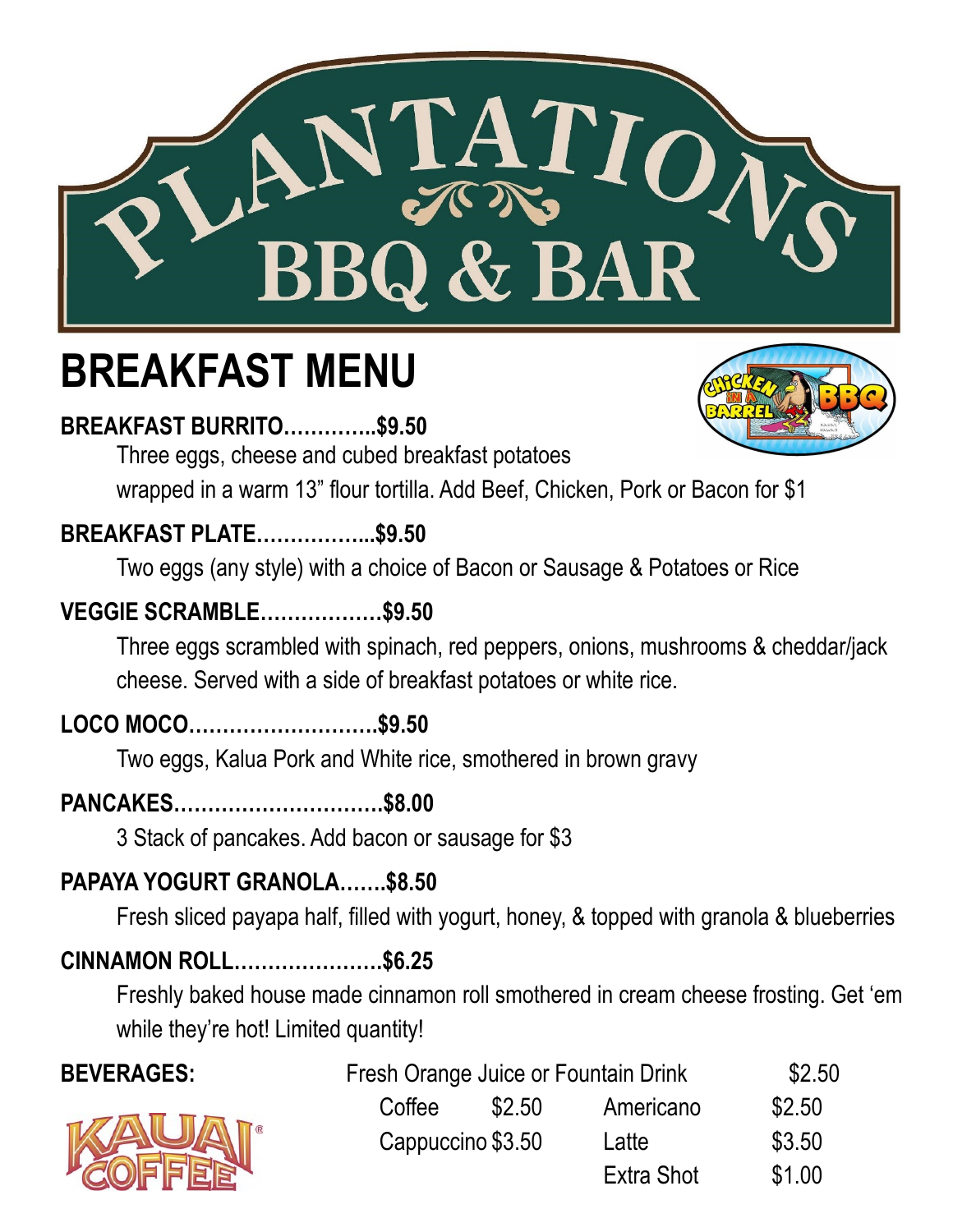

**HOURS 7AM-8PM 808-320-8397**

# **LUNCH & DINNER MENU**

### **ENTREES**

Entrees include a side of brown rice & a bowl of our house made chili

- **#1 CHICKEN IN A BARREL PLATE / \$13.00** ¼ Piece Chicken
- **#2 SAMPLER PLATE / \$18.90** Local Favorite! A little taste of; chicken, beef, pork & a baby back rib
- **#3 BABYBACK RIBS PLATE / \$16.40**
- **#4 CHICKEN & RIB PLATE / \$17.65** ¼ Piece chicken and 2 babyback ribs
- **#5 BEEF PLATE / \$17.30** 1/3 lb pulled beef
- **#6 PORK PLATE / \$14.95** 1/3 lb pulled pork
- **#7 CHICKEN IN A BARREL FOR 2 / \$20.45** Two ¼ pieces of chicken, 2 scoops of rice & 1 bowl of our house made chili
- **#8 HOAGIE & FRIES | \$14.95** Hoagie sandwich and side. Your choice of shredded pork or chicken (beef is an extra \$2) on a hoagie roll topped with provolone or pepper jack cheese and grilled onions

# **SALADS**

Proudly serving locally sourced organic greens **CAESAR SALAD | \$11.65**

### **HANALEI MIXED GREEN SALAD | \$11.65**

Mixed greens, grape tomatoes, cucumbers, red bell peppers and carrots served with croutons & choice of dressing. (Ranch, Balsamic Vinaigrette, Caesar or Papaya Seed Dressing)

**Add shredded "Chicken In A Barrel BBQ" chicken to salads | \$2.40**

# **SIDES**

HOMEMADE CHILI BEANS | \$3.65 BROWN RICE | \$2.40 HAWAIIAN-STYLE COLESLAW | \$4.35 MACARONI SALAD | \$4.75 FRENCH FRIES | \$4.95 ONION RINGS | \$4.95 CORN BREAD | \$2.50 BROWNIE | \$4.05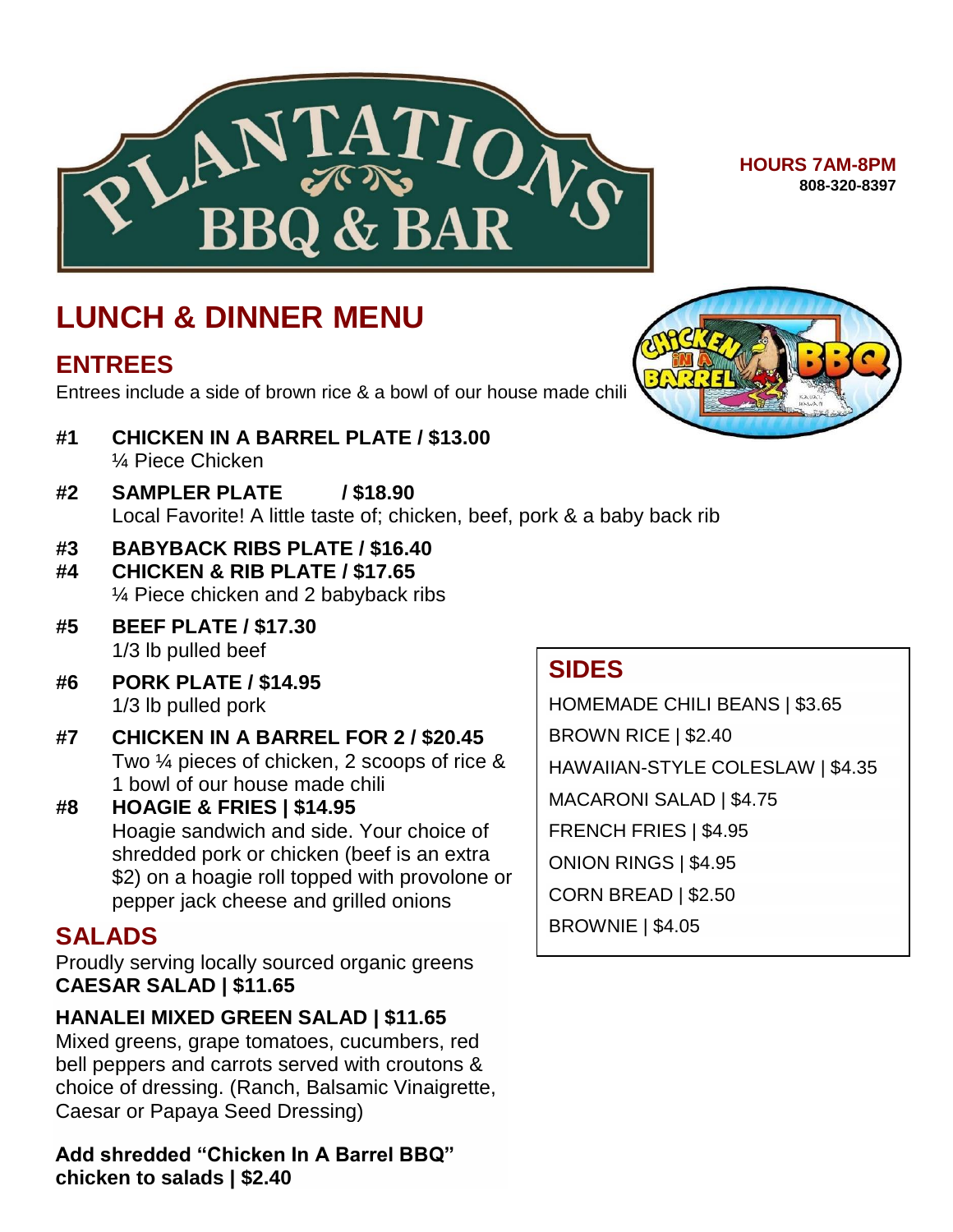# **A LA CARTE**

½ CHICKEN | \$13.20 ¼ CHICKEN | \$8.10 1 BABY BACK RIB | \$3.65 1/3 lb. PORTION PULLED PORK | \$8.70 1/3 lb. PORTION PULLED BEEF | \$11.10 FULL RACK BABY BACK RIBS | \$33.50 HALF RACK BABY BACK RIBS | \$18.75 RICE AND CHILI BOWL | \$6.85 CHILI CHEESE FRIES | \$10.55 LOADED FRIES I \$12.65

# **GRILL ITEMS**

Available 11am-8pm

# **100% KAUAI BEEF BURGERS**

All of our burgers are 1/3 lb. patties, lettuce, tomato, onion

#### **HAMBURGER | 8.85**

Our traditional burger grilled to perfection.

#### **CLASSIC CHEESEBURGER | \$10.05**

Classic burger topped with sharp American cheese.

#### **DELUXE BACON CHEESEBUGER | \$11.85**

Topped with bacon, lettuce, tomato and onion on our delicious cheeseburger

#### **HAWAIIAN CHEESEBURGER | \$11.05**

Grilled Hawaiian pineapple added to our classic cheeseburger.

#### **MUSHROOM CHEESEBURGER | \$11.35**

Sautéed mushrooms on our juicy cheeseburger.

# **KIDS MENU**

For ages 12 and under

#### **BURRITO | \$7.40**

Beef is an extra \$1. Shredded chicken/pork/beef, brown rice, and cheese wrapped in a warm tortilla

#### **SINGLE SANDWICH | \$6.90**

Chicken or Pork Shredded chicken/pork/beef on a bun. Beef is an extra \$1. Add small fry for \$2.20

#### **CHEESE QUESADILLA | \$5.95** Add chicken for \$2.00

### **MEXI'QUE**

Authentic Mexican food made with our World Famous Chicken in a Barrel BBQ meats!

#### **TACOS | \$14.70**

2 Tacos with your choice of chicken, pork, or Mahi Mahi\* (or beef which is an extra \$2) with a side of Spanish rice

#### **BURRITOS | \$13.60**

A hefty burrito with your choice of fish\*, chicken, or pork (beef is an extra \$2)

#### **ADD: FOUNTAIN DRINKS \$2.50**

French fries | \$2.50 Coke, Diet Coke, Root Beer Onion rings | \$2.50 **Dr. Pepper, Sprite, Lemonade** Iced Tea and Sweetened Green Tea

#### **HAPPY HOUR, 3-5:30 PM DAILY – SPECIALS ON BEER, HOUSE WINE & APPETIZERS!**